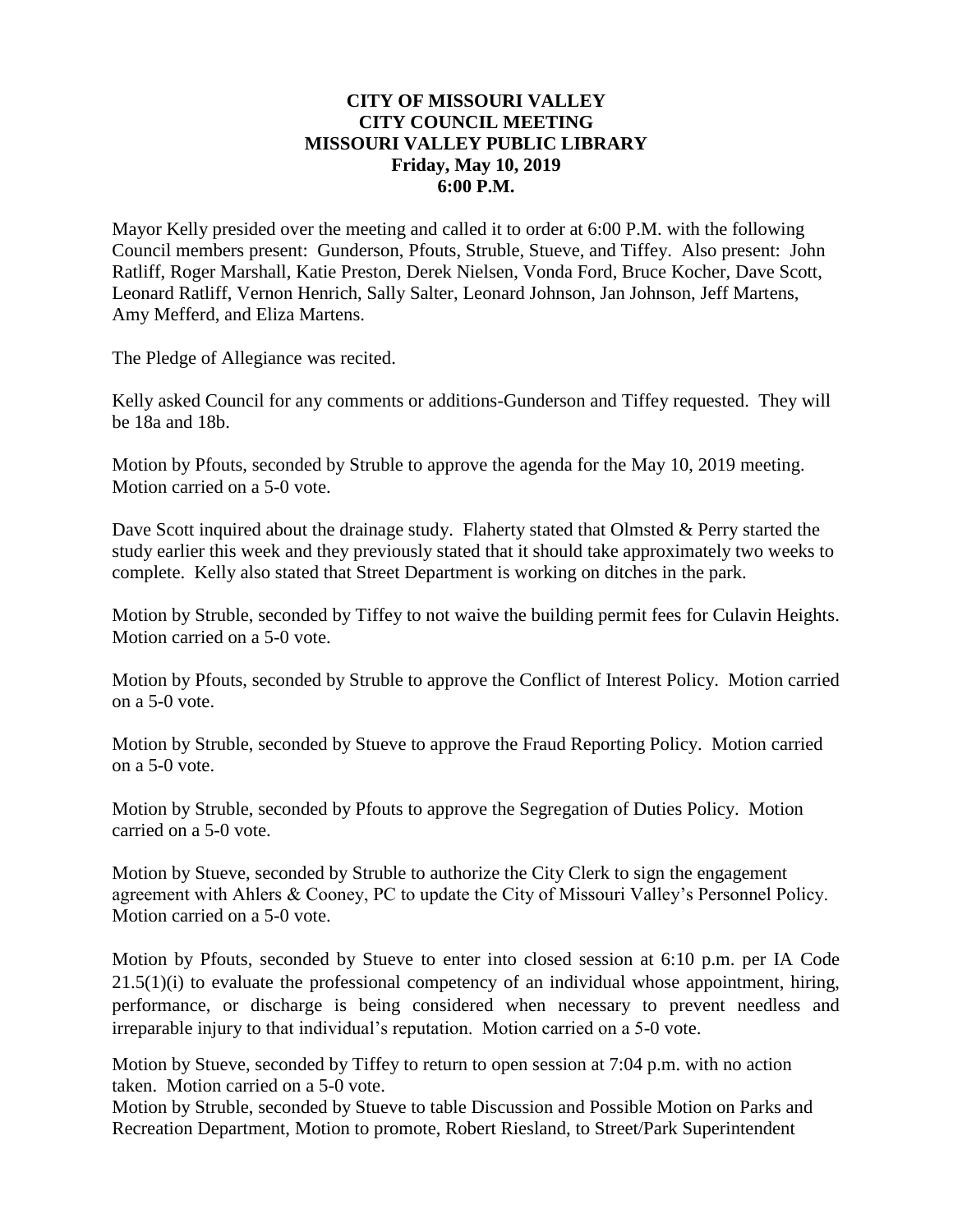effective 05/04/2019, and Resolution Setting Wage for Street/Park Superintendent. Motion carried on a 5-0 vote.

Motion by Struble, seconded by Tiffey to hire Kenneth Randeris, as Park Maintenance with the stipulation that he provides a copy of his CDL by 05/20/2019. Motion carried on a 5-0 vote.

Resolution 19-15 was introduced Setting the Wage for Park Maintenance. Motion by Stueve, seconded by Gunderson. Motion carried on a 5-0 vote.

Resolution 19-16 was introduced Setting the Wage for Park Maintenance. Motion by Struble, seconded by Stueve. Motion carried on a 5-0 vote.

Gunderson stated that he needs help with flags on Main Street. It was suggested that he contact Clint Sargent for the Boy Scouts. Flaherty will see if they will fall under the Volunteer policy for insurance coverage.

Tiffey would like to see the north side of the Dog Park rocked for parking and curb stops put in.

There were no Clerk comments. There were not Mayor comments.

Motion by Struble, seconded by Stueve adjourn at 7:12 p.m. Motion carried on a 5-0 vote.

Shawn Kelly, Mayor

Attest: Jodie Flaherty, City Clerk

# **RESOLUTION 19-15**

### RESOLUTION SETTING WAGE

WHEREAS, the City Council has approved the following pay schedule for employees as follows:

The following employee shall be paid the wage and salary indicated and the City Clerk is authorized to issue checks, less legally required or authorized deductions from the amount set out below, bi-weekly, and to make such contributions to IPERS and social security or other purposes as required by law or authorization of the Council, all subject to audit and review by the Council:

| Position                                                                             | Name                                                                                 | Hourly Wage |  |
|--------------------------------------------------------------------------------------|--------------------------------------------------------------------------------------|-------------|--|
| Park Maintenance                                                                     | Kenneth Randeris                                                                     | \$20.00     |  |
|                                                                                      | NOW, THEREFORE, BE IT RESOLVED BY THE CITY COUNCIL OF CITY OF MISSOURI VALLEY, IOWA: |             |  |
| That the employees shall be paid the wage as indicated above effective May 20, 2019. |                                                                                      |             |  |
| Passed and approve this $10^{th}$ day of May, 2019.                                  |                                                                                      |             |  |
|                                                                                      |                                                                                      |             |  |

Shawn Kelly, Mayor

ATTEST:

Jodie Flaherty, City Clerk

\_\_\_\_\_\_\_\_\_\_\_\_\_\_\_\_\_\_\_\_\_\_\_\_\_\_\_\_\_\_